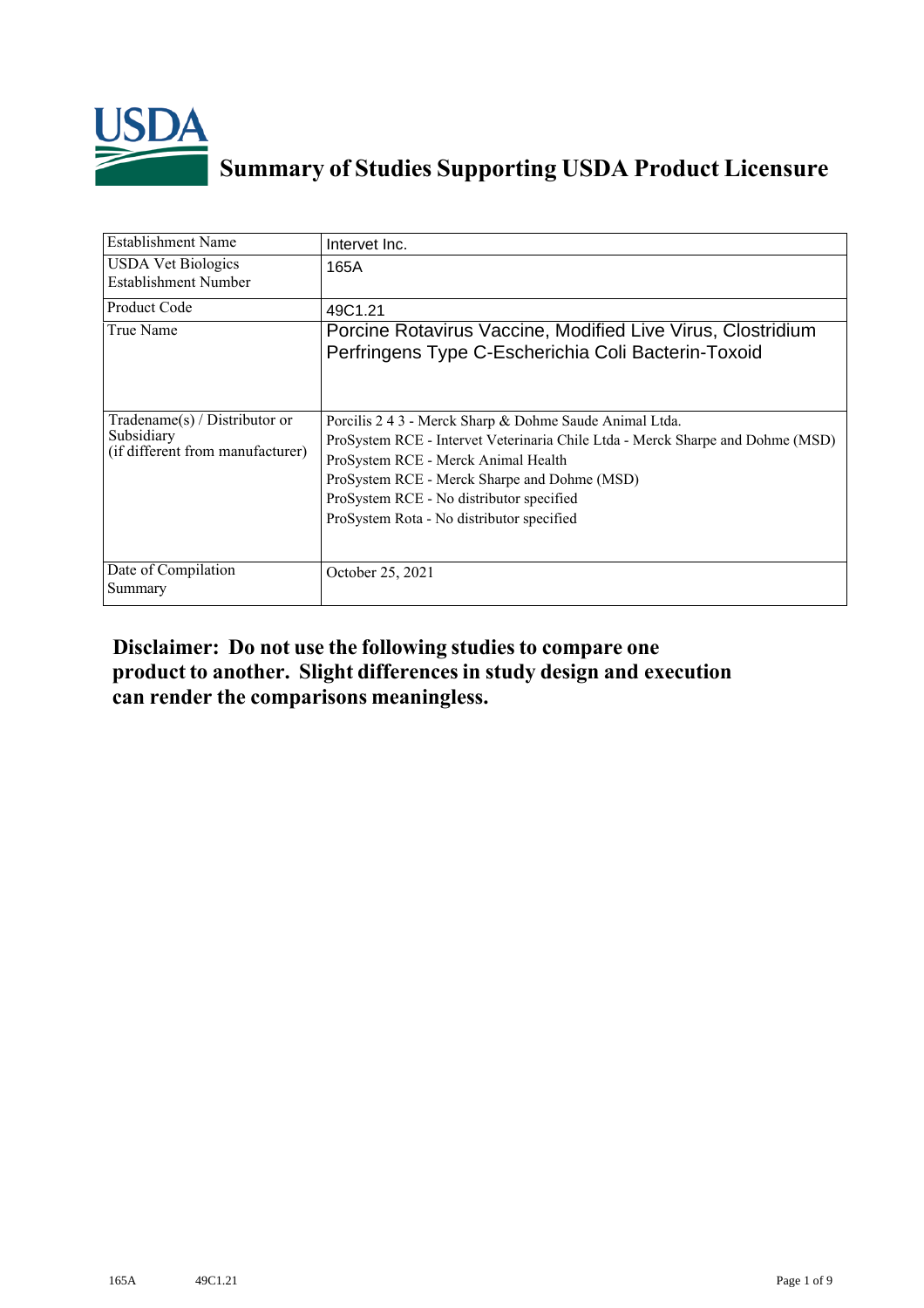| <b>Study Type</b>     | Efficacy                                                                                                                                                                                      |
|-----------------------|-----------------------------------------------------------------------------------------------------------------------------------------------------------------------------------------------|
| <b>Pertaining to</b>  | Clostridium perfringens                                                                                                                                                                       |
| <b>Study Purpose</b>  | Establish efficacy of Clostridium perfringens fraction in nursing piglets                                                                                                                     |
|                       | when administered to pregnant swine                                                                                                                                                           |
| <b>Product</b>        |                                                                                                                                                                                               |
| <b>Administration</b> |                                                                                                                                                                                               |
| <b>Study Animals</b>  | <b>Pregnant Gilts and Sows</b>                                                                                                                                                                |
|                       |                                                                                                                                                                                               |
| <b>Challenge</b>      |                                                                                                                                                                                               |
| <b>Description</b>    |                                                                                                                                                                                               |
| <b>Interval</b>       |                                                                                                                                                                                               |
| observed after        |                                                                                                                                                                                               |
| challenge             |                                                                                                                                                                                               |
| <b>Results</b>        | Study data were evaluated by USDA-APHIS prior to product licensure and<br>met regulatory standards for acceptance at the time of submission. Study<br>data, however, are no longer available. |
| <b>USDA Approval</b>  | June 10, 1988                                                                                                                                                                                 |
| Date                  |                                                                                                                                                                                               |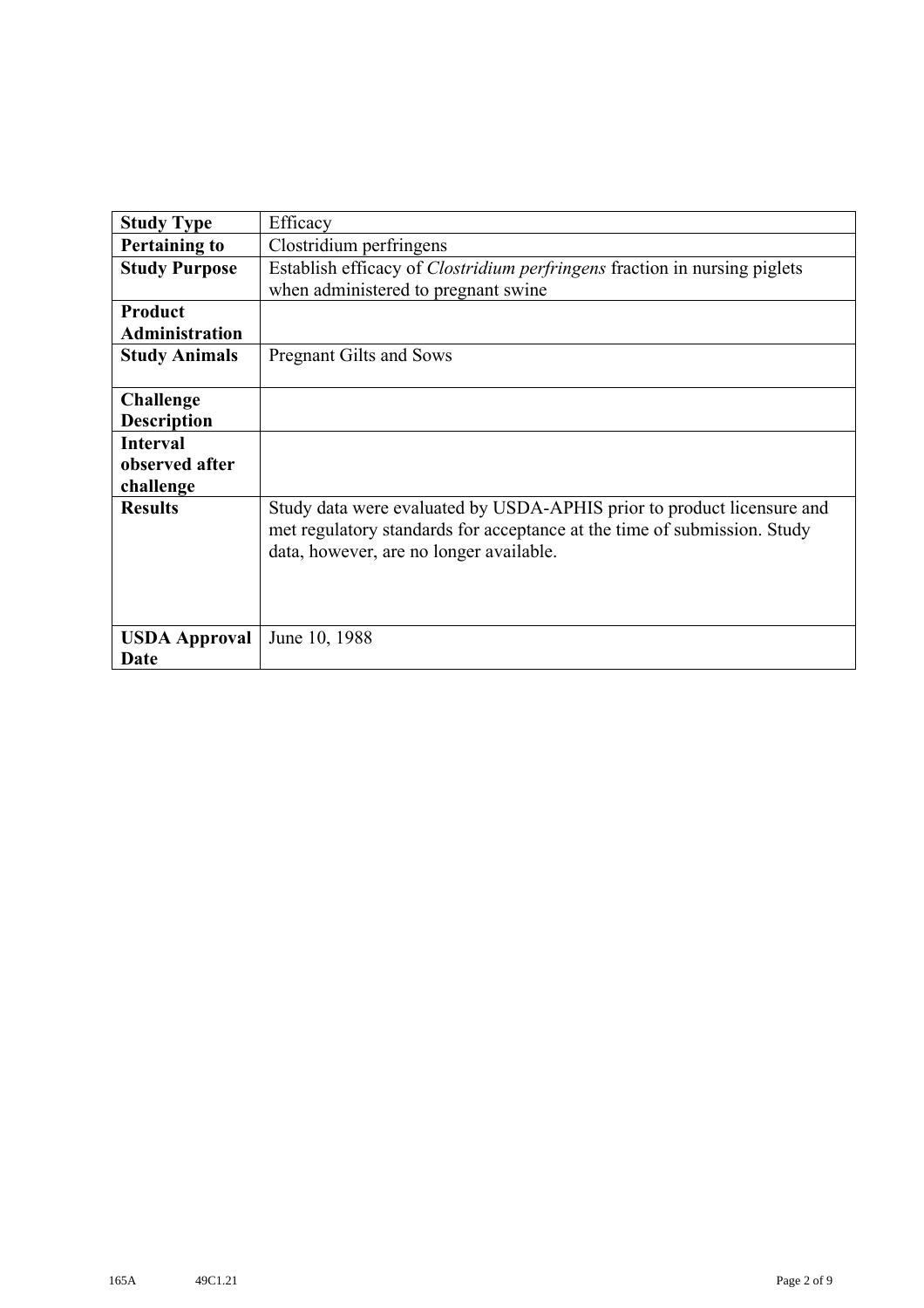| <b>Study Type</b>     | Efficacy                                                                                                                                                                                      |
|-----------------------|-----------------------------------------------------------------------------------------------------------------------------------------------------------------------------------------------|
| <b>Pertaining to</b>  | Escherichia coli 987P                                                                                                                                                                         |
| <b>Study Purpose</b>  | Establish efficacy of <i>E. coli</i> 987P fraction in nursing piglets when                                                                                                                    |
|                       | administered to pregnant swine                                                                                                                                                                |
| Product               |                                                                                                                                                                                               |
| <b>Administration</b> |                                                                                                                                                                                               |
| <b>Study Animals</b>  | Pregnant Gilts and Sow                                                                                                                                                                        |
|                       |                                                                                                                                                                                               |
| <b>Challenge</b>      |                                                                                                                                                                                               |
| <b>Description</b>    |                                                                                                                                                                                               |
| <b>Interval</b>       |                                                                                                                                                                                               |
| observed after        |                                                                                                                                                                                               |
| challenge             |                                                                                                                                                                                               |
| <b>Results</b>        | Study data were evaluated by USDA-APHIS prior to product licensure and<br>met regulatory standards for acceptance at the time of submission. Study<br>data, however, are no longer available. |
| <b>USDA Approval</b>  | June 10, 1988                                                                                                                                                                                 |
| Date                  |                                                                                                                                                                                               |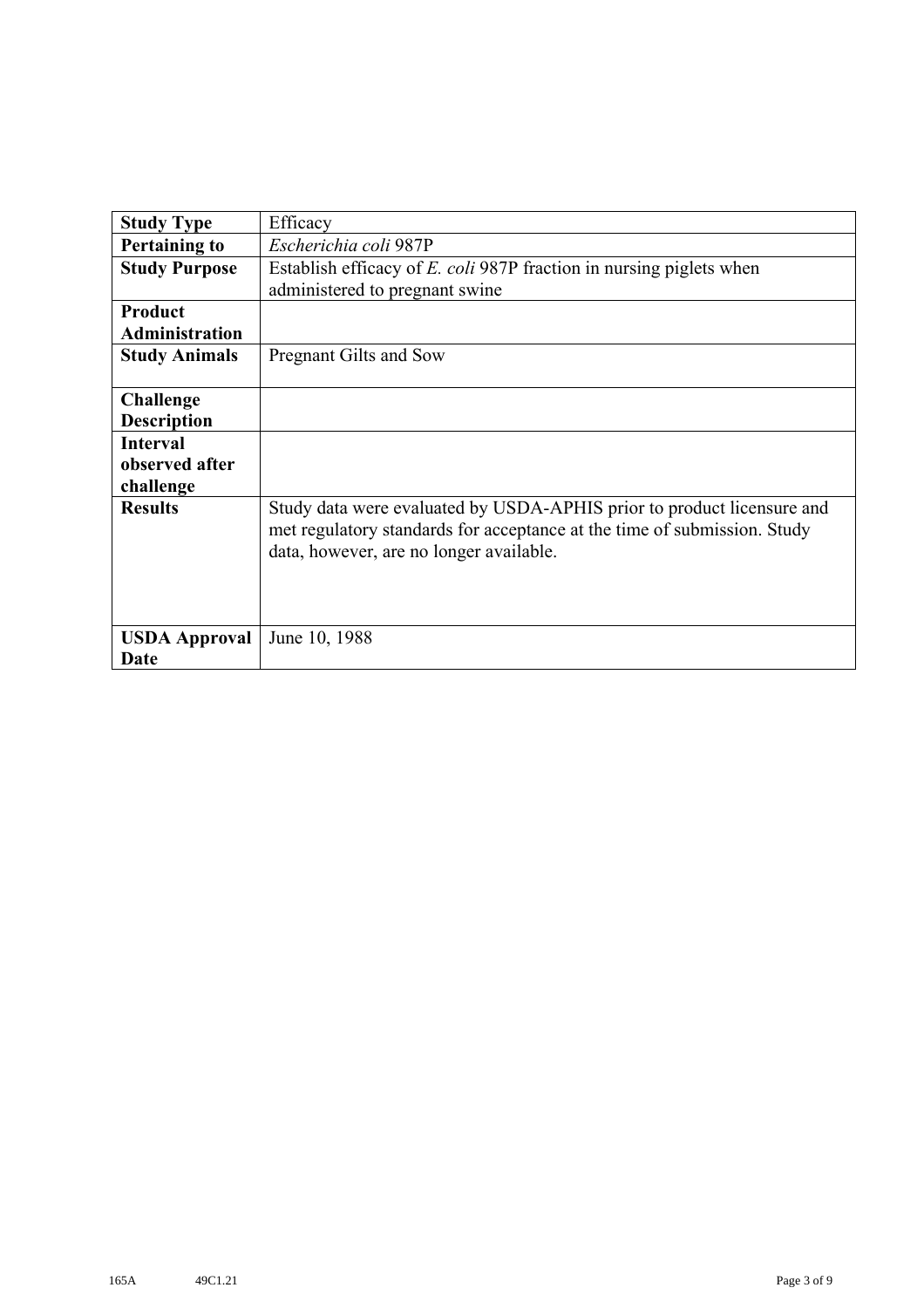| <b>Study Type</b>     | Efficacy                                                                                                                                                                                      |
|-----------------------|-----------------------------------------------------------------------------------------------------------------------------------------------------------------------------------------------|
| <b>Pertaining to</b>  | Escherichia coli F41                                                                                                                                                                          |
| <b>Study Purpose</b>  | Establish efficacy of E. coli F41 fraction in nursing piglets when                                                                                                                            |
|                       | administered to pregnant swine                                                                                                                                                                |
| Product               |                                                                                                                                                                                               |
| <b>Administration</b> |                                                                                                                                                                                               |
| <b>Study Animals</b>  | <b>Pregnant Gilts and Sows</b>                                                                                                                                                                |
|                       |                                                                                                                                                                                               |
| <b>Challenge</b>      |                                                                                                                                                                                               |
| <b>Description</b>    |                                                                                                                                                                                               |
| <b>Interval</b>       |                                                                                                                                                                                               |
| observed after        |                                                                                                                                                                                               |
| challenge             |                                                                                                                                                                                               |
| <b>Results</b>        | Study data were evaluated by USDA-APHIS prior to product licensure and<br>met regulatory standards for acceptance at the time of submission. Study<br>data, however, are no longer available. |
| <b>USDA Approval</b>  | June 10, 1988                                                                                                                                                                                 |
| Date                  |                                                                                                                                                                                               |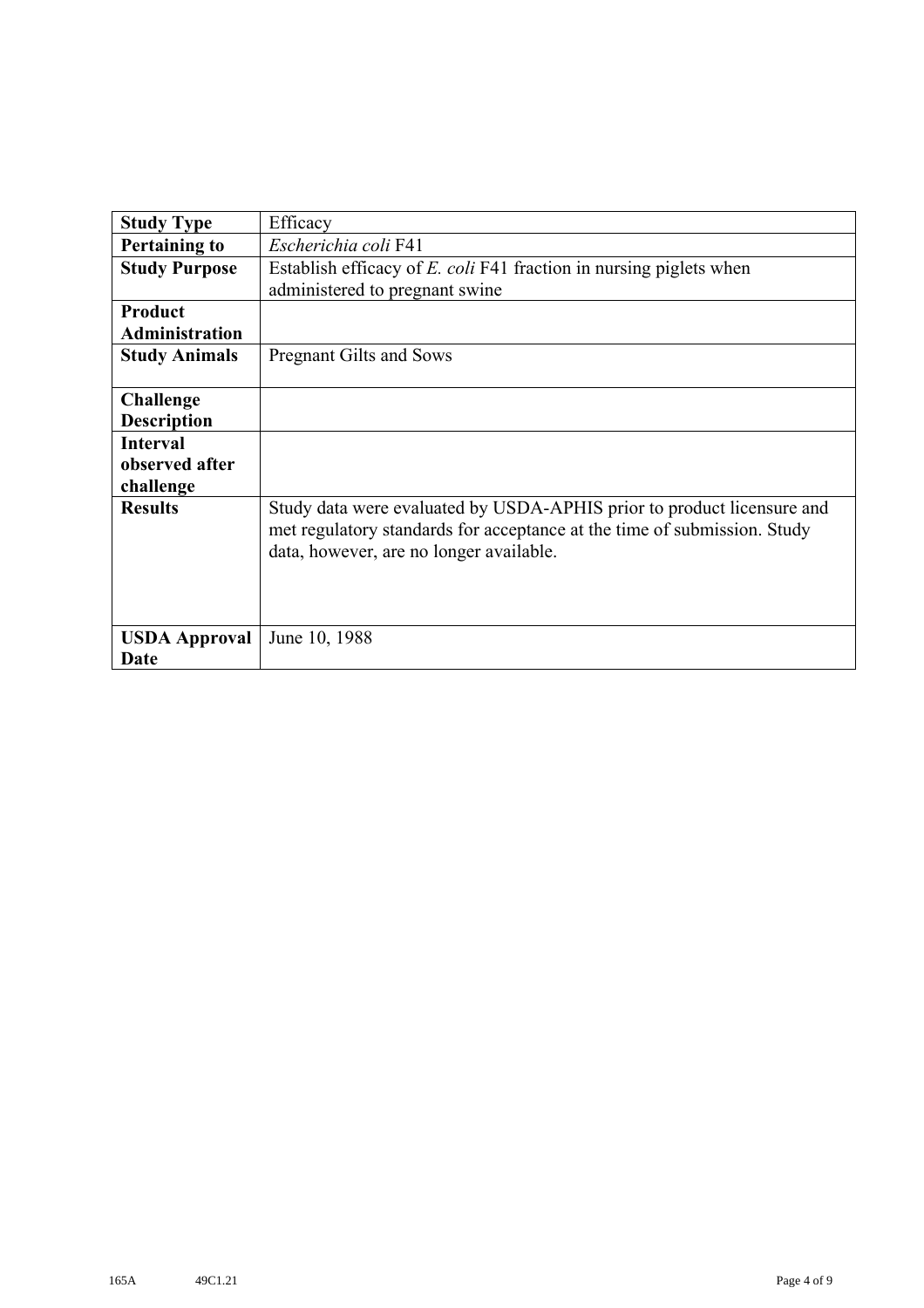| <b>Study Type</b>     | Efficacy                                                                                                                                                                                      |
|-----------------------|-----------------------------------------------------------------------------------------------------------------------------------------------------------------------------------------------|
| <b>Pertaining to</b>  | Escherichia coli K88                                                                                                                                                                          |
| <b>Study Purpose</b>  | Establish efficacy of E. coli K88 fraction in nursing piglets when                                                                                                                            |
|                       | administered to pregnant swine                                                                                                                                                                |
| Product               |                                                                                                                                                                                               |
| <b>Administration</b> |                                                                                                                                                                                               |
| <b>Study Animals</b>  | <b>Pregnant Gilts and Sows</b>                                                                                                                                                                |
|                       |                                                                                                                                                                                               |
| <b>Challenge</b>      |                                                                                                                                                                                               |
| <b>Description</b>    |                                                                                                                                                                                               |
| <b>Interval</b>       |                                                                                                                                                                                               |
| observed after        |                                                                                                                                                                                               |
| challenge             |                                                                                                                                                                                               |
| <b>Results</b>        | Study data were evaluated by USDA-APHIS prior to product licensure and<br>met regulatory standards for acceptance at the time of submission. Study<br>data, however, are no longer available. |
| <b>USDA Approval</b>  | June 10, 1988                                                                                                                                                                                 |
| Date                  |                                                                                                                                                                                               |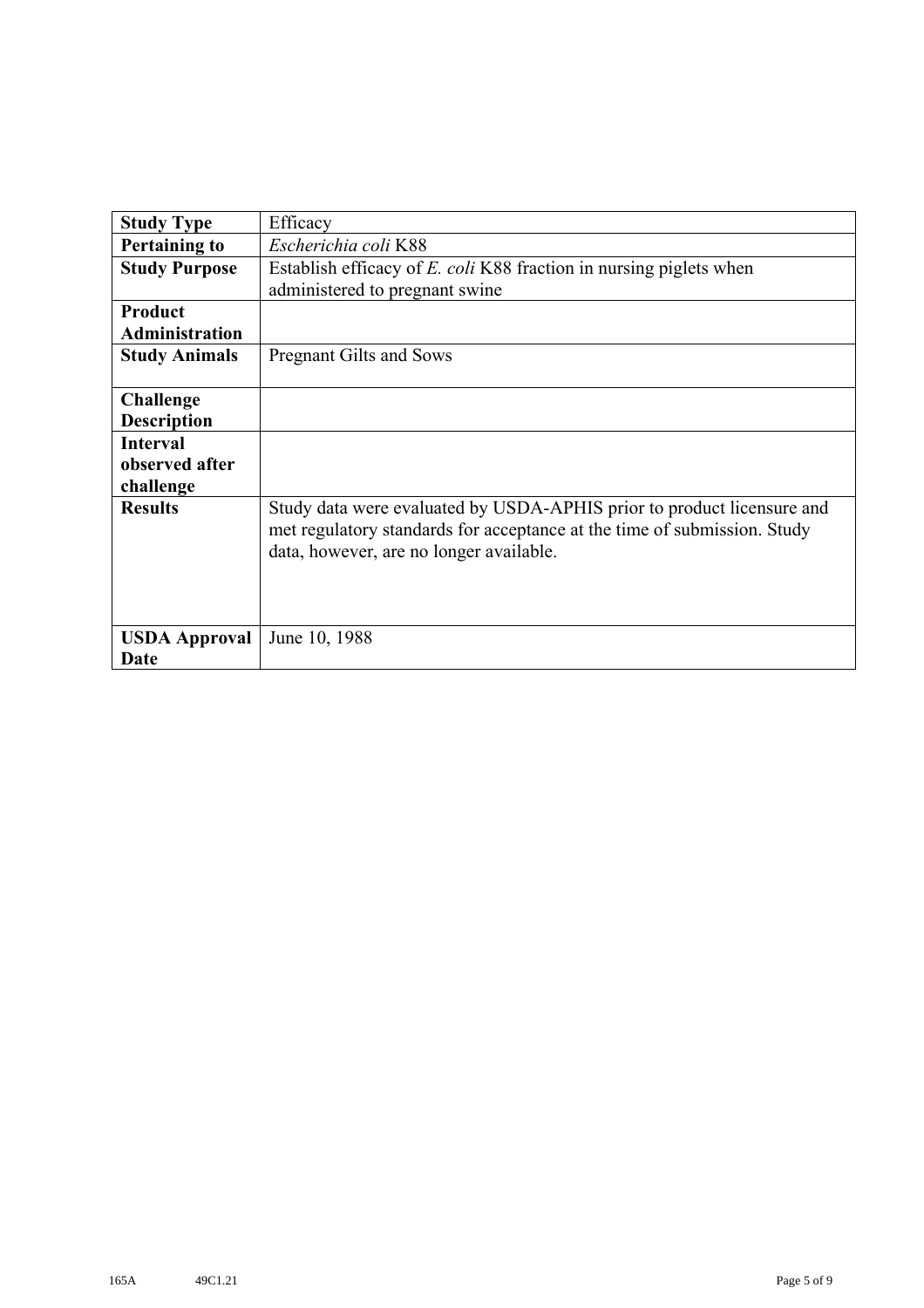| <b>Study Type</b>     | Efficacy                                                                                                                                                                                      |
|-----------------------|-----------------------------------------------------------------------------------------------------------------------------------------------------------------------------------------------|
| <b>Pertaining to</b>  | Escherichia coli K99                                                                                                                                                                          |
| <b>Study Purpose</b>  | Establish efficacy of E. coli K99 fraction in nursing piglets when                                                                                                                            |
|                       | administered to pregnant swine                                                                                                                                                                |
| Product               |                                                                                                                                                                                               |
| <b>Administration</b> |                                                                                                                                                                                               |
| <b>Study Animals</b>  | <b>Pregnant Gilts and Sows</b>                                                                                                                                                                |
|                       |                                                                                                                                                                                               |
| <b>Challenge</b>      |                                                                                                                                                                                               |
| <b>Description</b>    |                                                                                                                                                                                               |
| <b>Interval</b>       |                                                                                                                                                                                               |
| observed after        |                                                                                                                                                                                               |
| challenge             |                                                                                                                                                                                               |
| <b>Results</b>        | Study data were evaluated by USDA-APHIS prior to product licensure and<br>met regulatory standards for acceptance at the time of submission. Study<br>data, however, are no longer available. |
| <b>USDA Approval</b>  | June 10, 1988                                                                                                                                                                                 |
| Date                  |                                                                                                                                                                                               |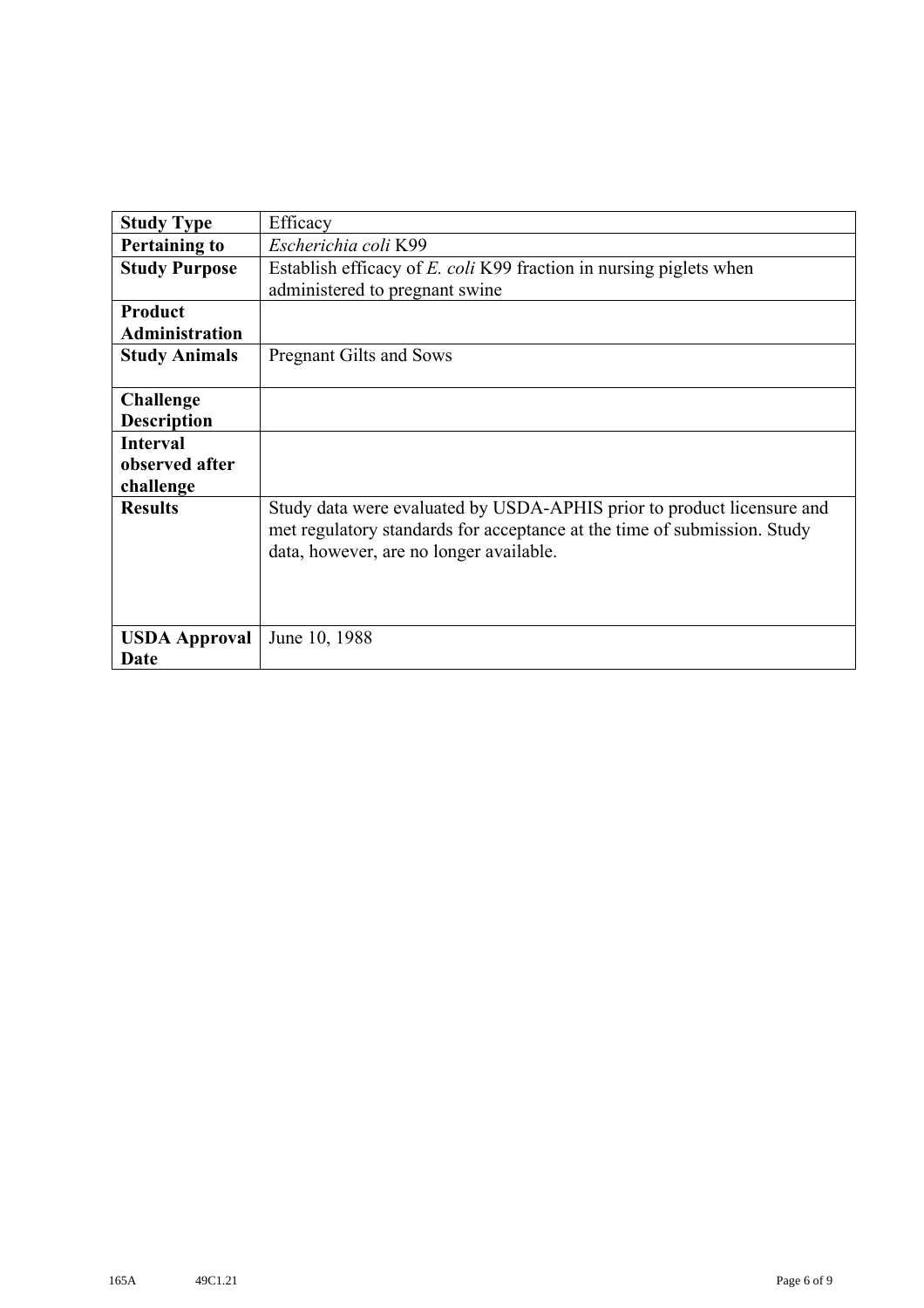| <b>Study Type</b>     | Efficacy                                                                                                                                     |
|-----------------------|----------------------------------------------------------------------------------------------------------------------------------------------|
| <b>Pertaining to</b>  | Escherichia.coli 987P                                                                                                                        |
| <b>Study Purpose</b>  | Establish efficacy of the vaccine against colibacillosis including effect on                                                                 |
|                       | mortality and clinical disease caused by E. coli in nursing piglets                                                                          |
| Product               |                                                                                                                                              |
| <b>Administration</b> |                                                                                                                                              |
| <b>Study Animals</b>  | Nursing piglets farrowed from pregnant swine administered product                                                                            |
| <b>Challenge</b>      |                                                                                                                                              |
| <b>Description</b>    |                                                                                                                                              |
| <b>Interval</b>       |                                                                                                                                              |
| observed after        |                                                                                                                                              |
| challenge             |                                                                                                                                              |
| <b>Results</b>        | Study data were evaluated by USDA-APHIS prior to product licensure and<br>met regulatory standards for acceptance at the time of submission. |
| <b>USDA Approval</b>  | June 10, 1988                                                                                                                                |
| Date                  |                                                                                                                                              |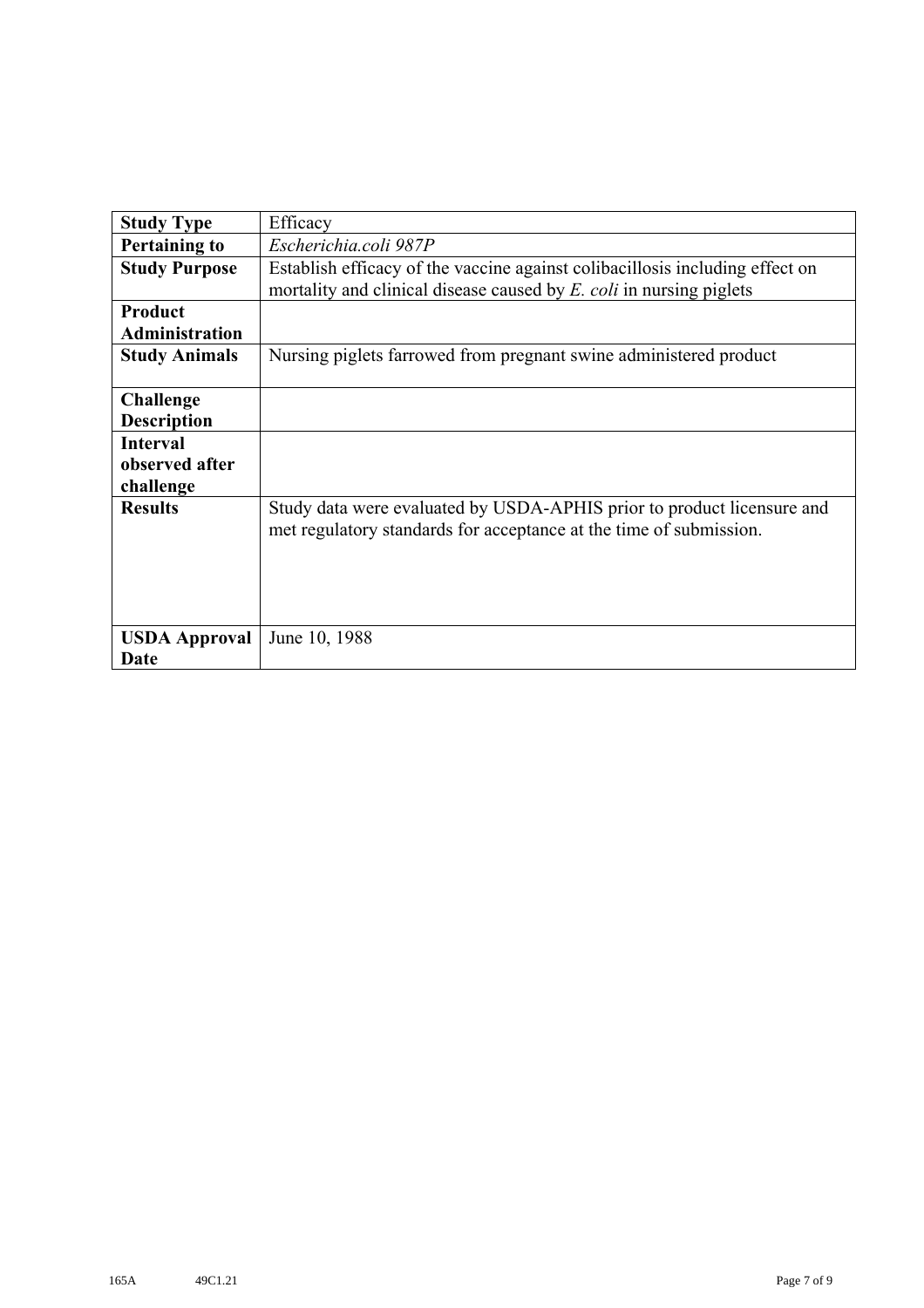| <b>Study Type</b>     | Efficacy                                                                                                                                                                                      |
|-----------------------|-----------------------------------------------------------------------------------------------------------------------------------------------------------------------------------------------|
| <b>Pertaining to</b>  | Rotavirus                                                                                                                                                                                     |
| <b>Study Purpose</b>  | Establish efficacy against Rotavirus in nursing piglets when administered to                                                                                                                  |
|                       | pregnant swine                                                                                                                                                                                |
| <b>Product</b>        | Pregnant Sows and gilts                                                                                                                                                                       |
| <b>Administration</b> |                                                                                                                                                                                               |
| <b>Study Animals</b>  |                                                                                                                                                                                               |
|                       |                                                                                                                                                                                               |
| <b>Challenge</b>      |                                                                                                                                                                                               |
| <b>Description</b>    |                                                                                                                                                                                               |
| <b>Interval</b>       |                                                                                                                                                                                               |
| observed after        |                                                                                                                                                                                               |
| challenge             |                                                                                                                                                                                               |
| <b>Results</b>        | Study data were evaluated by USDA-APHIS prior to product licensure and<br>met regulatory standards for acceptance at the time of submission. Study<br>data, however, are no longer available. |
| <b>USDA Approval</b>  | January 12, 1982                                                                                                                                                                              |
| Date                  |                                                                                                                                                                                               |